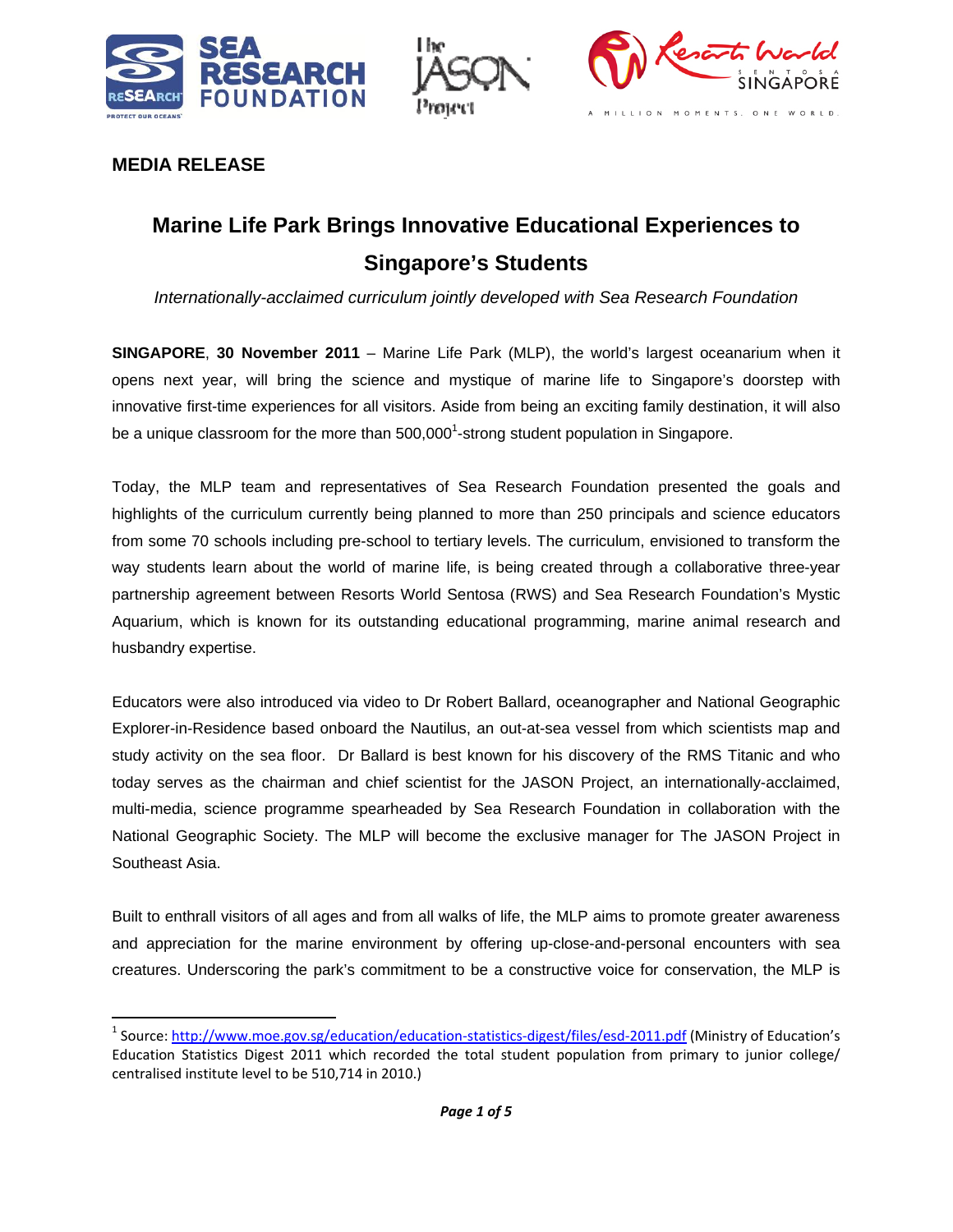dedicated to advancing marine and biological study through a three-pronged approach: education, conservation and scientific research.

Mr Peter Doyle, Vice President of Marine Life Park, says: "We are proud to have a partner in Sea Research Foundation and Mystic Aquarium to help us achieve our goals. We have started building a strong curriculum that will promote the appreciation of marine life among students and hopefully, inspire them to take up careers in marine sciences or animal care. As the world's largest oceanarium, we carry the responsibility to reach out to millions of visitors with the message of marine education and conservation, and move them into action.''

Dr Stephen M. Coan, Sea Research Foundation President & CEO further explains the MLP curriculum: "These immersive, hands-on school programmes will engage students of all ages and complement classroom learning. Each year, Sea Research Foundation's educational initiatives reach 1.5 million students worldwide and our collaboration with the MLP furthers our international reach. Singapore educators can be confident that these field-tested programmes will inspire and excite their students."

To ignite the students' passion for environmental protection and conservation, the park will offer a wide array of educational programmes such as: student research projects to hone their laboratory skills, internship programmes, teacher work attachments, career shadowing and traveling marine outreach classes to schools across the island.

In addition to their partnership on various educational programmes, the MLP and Sea Research Foundation will also collaborate on various marine biology research programmes. More details will be shared when available.

- End -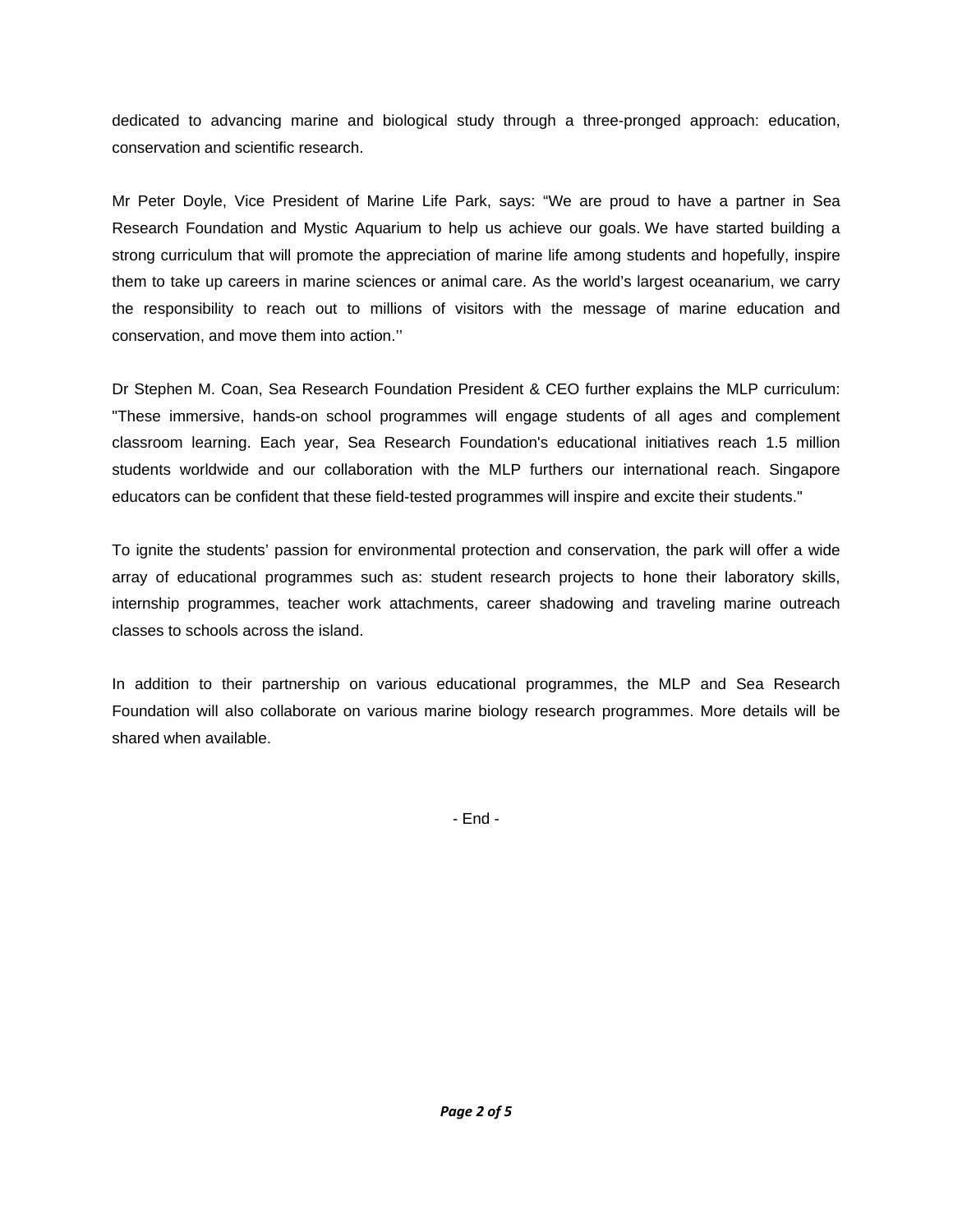### **About Sea Research Foundation**

Sea Research Foundation is based in Mystic, Connecticut, USA and is the parent organization of Mystic Aquarium, Institute for Exploration and The JASON Project. A non-governmental, mission oriented organization, it is focused on marine research, conservation, exploration and education. Sea Research Foundation and National Geographic Society, also a non-governmental mission oriented organization, work jointly in developing and implementing The JASON Project science program throughout the world. For more information, please visit www.searesearch.org.

#### **About Mystic Aquarium**

Mystic Aquarium is a division of Sea Research Foundation, Inc., a non-profit 501(c)3 organization, and is counted among the nation's leading aquariums with more than 300 species and an extensive collection of marine mammals, including New England's only beluga whales. Mystic Aquarium has been a pioneer in offering guests a variety of up close encounters with a wide range of marine animals. The mission of Sea Research Foundation is to inspire people to care for and protect our ocean planet through education, research and exploration. Learn more at www.mysticaquarium.org.

#### **About The JASON Project**

The JASON Project is an independent 501(c)(3) operated in association with National Geographic Society and managed by Sea Research Foundation. Named for the mythological Greek explorer, JASON is a nationally acclaimed, exploration-based program that links students—inside the classroom and out—to real science and scientists through technology intensive, inquiry-based curricula. Learn more at www.jason.org.

#### **About Resorts World Sentosa**

Resorts World Sentosa (RWS), Singapore's first integrated resort is located on the resort island of Sentosa. Spanning 49 hectares, the resort has welcomed over 15 million visitors since it opened in January 2010. RWS is home to the region's first-and-only Universal Studios theme park, a casino, luxurious accommodation in four unique hotels, the Resorts World Convention Centre, celebrity chef restaurants as well as specialty retail outlets. The resort also offers entertainment ranging from its resident theatrical circus spectacular *Voyage de la Vie*, to public attractions such as the *Crane Dance* and the *Lake of Dreams*. RWS most recently unveiled the first attraction under the second phase of the Resort –its Maritime Experiential Museum and Aquarium. Still to come are the world's largest oceanarium called Marine Life Park, a destination spa and two additional hotels. RWS is wholly owned by Genting Singapore, a company of the Genting Group. For more information, please visit www.rwsentosa.com.

#### **About Marine Life Park**

The Marine Life Park (MLP) will be the world's largest oceanarium when it opens in 2012. Located in Singapore's first integrated resort, Resorts World Sentosa (RWS), the park will offer activities and experiences for the whole family. Visitors can expect to be amazed with up-close-and-personal encounters with some of the most fascinating creatures of the ocean, including giant rays, crustaceans, seahorses and sharks. With a mission to promote marine education, conservation and research, the MLP will have an internationally-acclaimed curriculum that will be developed jointly with the Sea Research Foundation, incorporating the world renowned JASON Project science programmes for students of all ages. Through RWS, the park has to date participated in conservation causes such as sharks finning education programmes, coral conservation, and anti-poaching initiatives in the Galapagos Islands. It has also set up the Marine Life Park Conservation Fund for marine conservation and research.

#### **Media Contacts:**

**Sea Research Foundation**  Erin Merz Email: emerz@searesearch.org

**Resorts World Sentosa**  Rachel Ang Tel: +65 6577 9773 Email: rachel.ang@rwsentosa.com

**Weber Shandwick in Singapore**  *(for Resorts World Sentosa)*  Danny Cham / Zheng FangTing Tel: +65 6825 8044 / +65 6825 8031 dcham@webershandwick.com / fzheng@webershandwick.com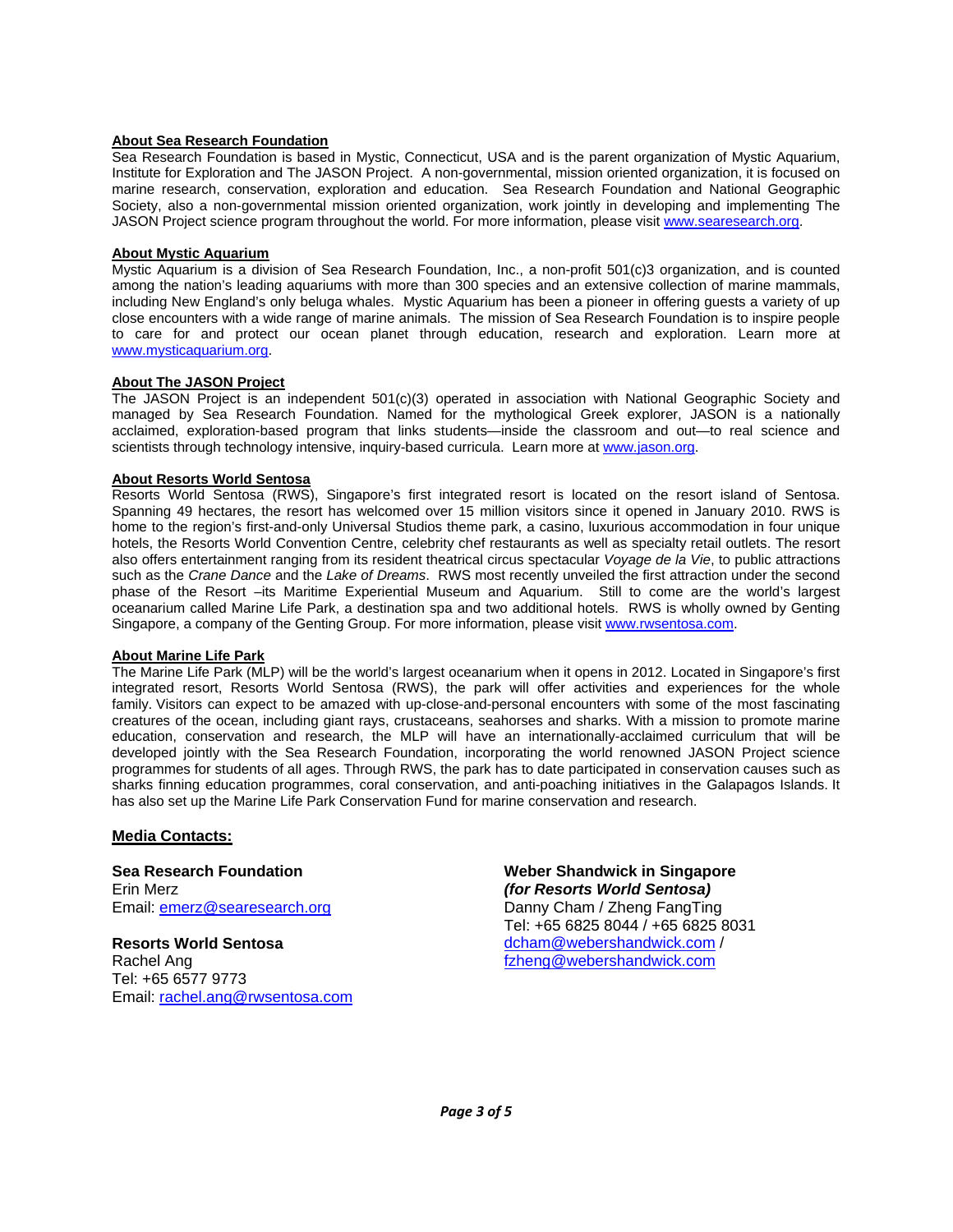## **Note to editor:**

- 1. Please use the following photo captions for visuals.
- 2. High resolution photos can be downloaded from link: https://skydrive.live.com/redir.aspx?cid=6476ba4b1bd9c14b&resid=6476BA4B1BD9C14B!135&authk ey=Hyh0vMjylxc%24



Mystic Aquarium's Shark Encounters exhibit, allows guests to interact with docile white-spotted bamboo sharks. Photo by Dean Digital Imaging. © Mystic Aquarium. All rights reserved.